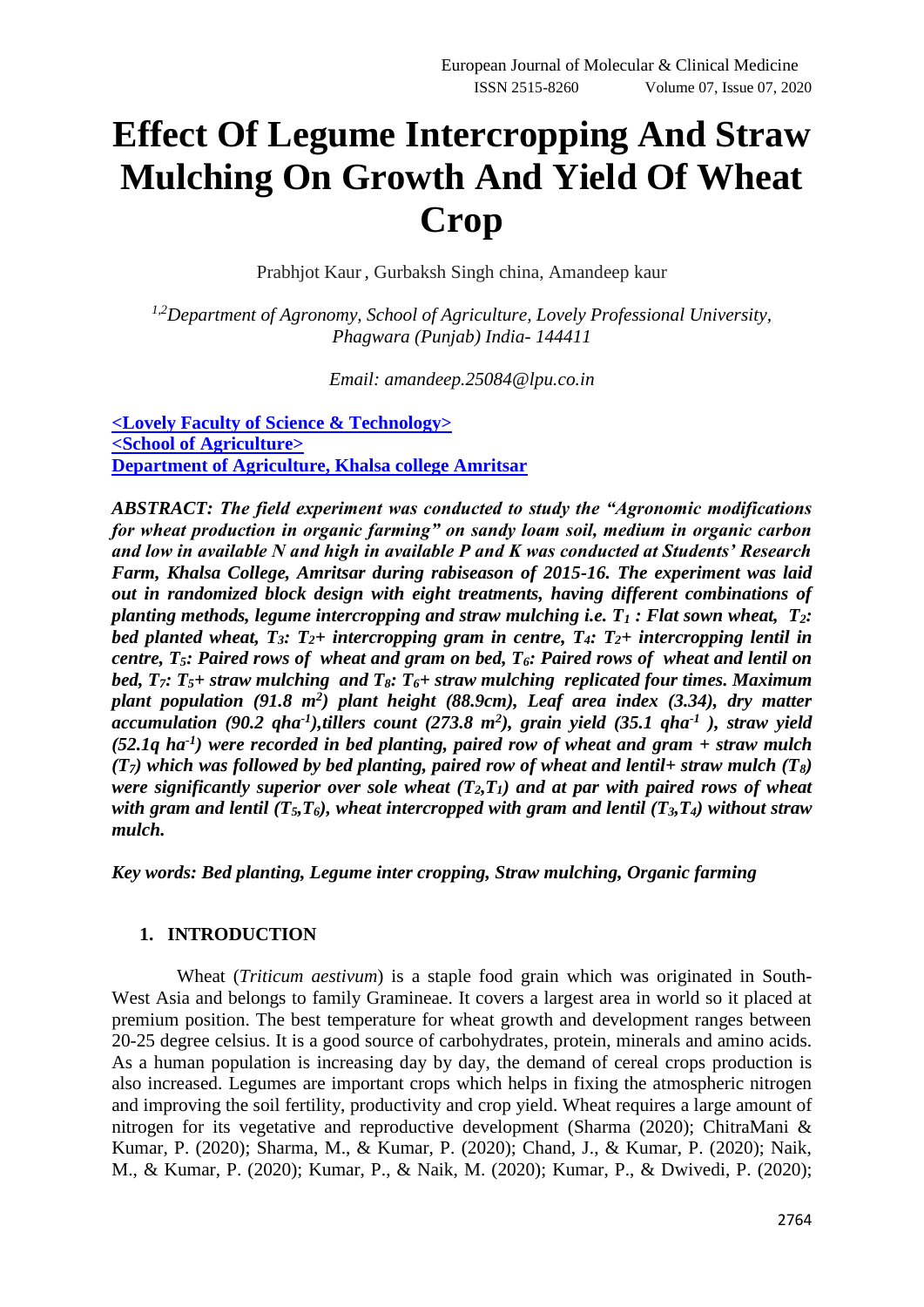Yaman, (2020); Yaman and Kumar, (2020); Devi, P., & Kumar, P. (2020); Kumari, P., & Kumar, P. (2020); Kaur, S., & Kumar, P. (2020); Devi, P., & Kumar, P. (2020); Sharma, K., & Kumar, P. (2020); Kumar, S. B. P. (2020); Devi, P., & Kumar, P. (2020); Chand, J., & Kumar, P. (2020). But if we can intercrop the wheat with legume, it can decrease the amount of chemical fertilizers and increases the yield by fixing the atmospheric nitrogen. There is no doubt that with the use of modern technology the production is increased at high level but at side by side it enhances the problems like land degradation and long residual effect on soil etc. Organic farming is a subsistence approach which helps in minimizing hazards caused by intensive agriculture during developing natural system of nutrient, water, weed, insect- pest and disease execution. Additional agronomic innovations which can improve productivity protect resources and decrease weed threat needs to consider like bed planting, legume intercropping, straw mulching, irrigation management, crop geometry etc (Lampkin, 1990; Kumar, P. (2019); Kumar, D., Rameshwar, S. D., & Kumar, P. (2019); Dey, S. R., & Kumar, P. (2019); Kumar et al. (2019); Dey, S. R., & Kumar, P. (2019); Kumar, P., & Pathak, S. (2018); Kumar, P., & Dwivedi, P. (2018); Kumar, P., & Pathak, S. (2018); Kumar et al.,2018; Kumar, P., & Hemantaranjan, A. (2017); Dwivedi, P., & Prasann, K. (2016). Kumar, P. (2014); Kumar, P. (2013); Kumar et al. (2013); Prasann, K. (2012); Kumar et al. (2011); Kumar et al. (2014).

#### **2. MATERIAL AND METHODS:**

 The studies were carried out at Students' Research Farm, Khalsa College, Amritsar (Latitude of 31º 38′ N and Longitude of 72º 52′ E ) during *rabi Season* of 2015- 2016. The soil of the experimental plot wassandy loam with pH 7.6. Two cultivations (by using cultivator) followed by a ploughing (through chisel plough) and planking were used for basal land preparation. The rest of cultural practices (drilling, bed formation etc.) were done according to the needs of treatments. The treatments were comprised of; flat planting of wheat, bed planting of wheat, bed planted wheat intercropped with gram and lentil and use of straw mulch. Experiment was laid out in randomized complete block design with four replications using a net plot size of 4.05 m×2.8 m.Wheat variety WH 1105 was used. Raised beds and furrows were made manually by bed planter and conventional land preparation by spade. According to the treatments 67.5 cm wide beds were made. The height of beds was 15 cm. Seed rate used was 75 Kgha<sup>-1</sup>. The date of sowing was 16 November, 2015. Seeds were sown in rows in both bed and conventional methods. For beds, seeds were sown in one and two rows according to the different treatments on beds. For conventional method, row-to-row distance was 20 cm. In the row seeds were sown continuously and covered with soil properly. Gram and lentil crops were interplanted in between the strips of wheat on the same day with the help of single row hand drill. Other agronomic practices (irrigation, plant protection measures etc.) were kept uniform for all treatments. Data regarding plant population, plant height (cm), number of tillers per square meter, grain yield  $(kg \text{ ha}^{-1})$ , biological yield  $(kg \text{ ha}^{-1})$  and harvest index  $(\%)$  were analyzed statistically by employing CPCS-I method (Cochran and Cox, 1963).

## **3. RESULTS AND DISCUSSION**

**Table Emergence Count.**The data presented in Table 1 showed that the emergence count did not influence significantly due to different treatments and indicating a uniform crop stand in all the experimental plots.

## **1: Effect of legume intercropping and straw mulching on growth parameters of wheat (***Triticumaestivum* **L.)**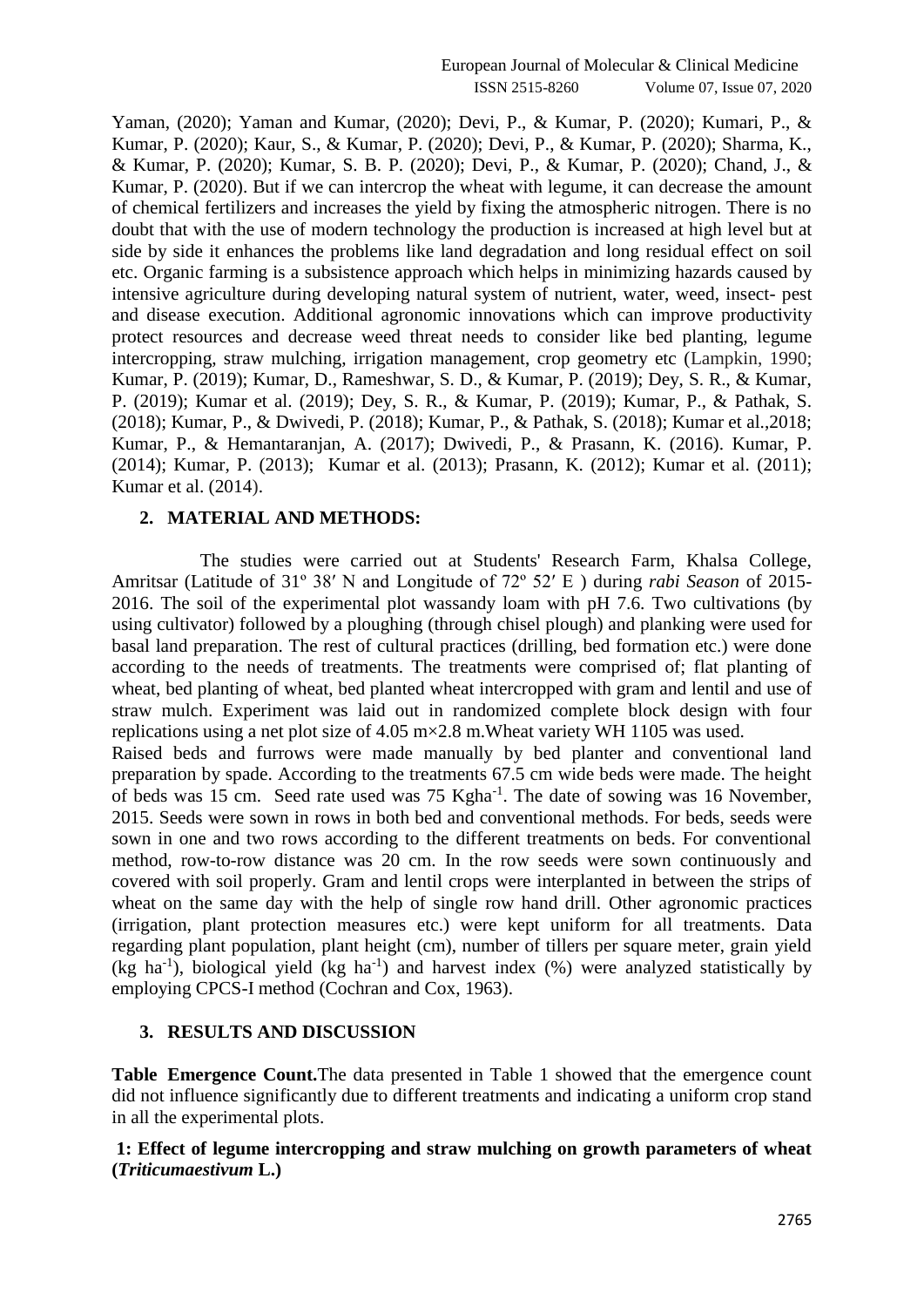| <b>Treatments</b>      | <b>Growth parameters</b>          |                             |                             |                                               |                                              |  |
|------------------------|-----------------------------------|-----------------------------|-----------------------------|-----------------------------------------------|----------------------------------------------|--|
|                        | <b>Emergence</b><br>count $(m^2)$ | <b>Plant height</b><br>(cm) | Leaf area<br>index<br>(LAI) | Dry<br>matter<br>accumulation<br>$(qha^{-1})$ | <b>Tillers</b><br>count<br>(m <sup>2</sup> ) |  |
| $T_1$                  | 89.9                              | 80.8                        | 2.92                        | 76.5                                          | 252.5                                        |  |
| T <sub>2</sub>         | 90.4                              | 83.0                        | 3.20                        | 82.9                                          | 262.9                                        |  |
| $T_3$                  | 91.2                              | 84.1                        | 3.28                        | 87.9                                          | 271.5                                        |  |
| T <sub>4</sub>         | 90.9                              | 83.8                        | 3.27                        | 87.7                                          | 266.6                                        |  |
| $T_5$                  | 90.6                              | 87.9                        | 3.25                        | 86.5                                          | 264.9                                        |  |
| $T_6$                  | 90.4                              | 87.4                        | 3.24                        | 86.3                                          | 263.8                                        |  |
| T <sub>7</sub>         | 91.8                              | 88.9                        | 3.34                        | 90.2                                          | 273.8                                        |  |
| $T_8$                  | 91.6                              | 88.2                        | 3.30                        | 88.9                                          | 273.7                                        |  |
| $C$ D ( $p =$<br>0.05) | <b>NS</b>                         | 3.21                        | 0.19                        | 5.17                                          | 10.2                                         |  |

**Plant Height**. Data on plant height showed that plant height affected significantly with bed planting, legume intercropping and straw mulching at harvest. Maximum plant height was recorded in paired rows of wheat and gram + straw mulch  $(T_7)$  and it was statistically at par with paired rows of wheat and lentil + straw mulch  $(T_8)$ , paired rows of wheat with gram and lentil without straw mulch  $(T_5, T_6)$ , but significantly higher plant height than wheat intercropped with gram and lentil without straw mulch ( $T_3$ , $T_4$ ) and sole wheat ( $T_2$ ).Among various treatments, the lowest plant height (80.8cm) at harvest was recorded in flat sown wheat  $(T_1)$ . It may be due to uniform distribution of plants and reduction of competition in bed planted, legume intercropped and straw mulched plots which helps the plant to use the available resources in better way because legume intercrop provide nitrogen to crop and straw mulch suppress weed growth. Khan *et al.* (2005) also gave similar results.

Leaf Area Index (LAI). The perusal of data in Table 1 revealed that highest value of leaf area index was observed in paired rows of wheat and gram + straw mulch  $(T<sub>7</sub>)$  which was significantly better than sole wheat  $(T_2)$  at 120 DAS and at par with paired rows of wheat and lentil + straw mulch (T<sub>8</sub>), wheat intercropped with gram and lentil (T<sub>3</sub>,T<sub>4</sub>) and paired rows of wheat with gram and lentil without straw mulch  $(T_5,T_6)$ . Lower leaf area index was observed in flat treatment  $(T_1)$ . This was due to significantly more plant height under bed planted, legume intercropped and straw mulched plot as compared to non intercropped and non mulched treatments which lead to more interception, absorption and utilization of solar radiation thereby resulting in more accumulation of photosynthates. Similar results were found by Chakraborty*et al*. (2010).

**Dry matter accumulation.**The data in Table 1 revealed that dry matter accumulation for paired rows of wheat and gram + straw mulch  $(T<sub>7</sub>)$  which was followed by paired rows of wheat and lentil + mulch  $(T_8)$ . Treatments  $T_7$ , T8 are significantly better than sole wheat  $(T_2)$ and at par with wheat intercropped with gram and lentil  $(T_3,T_4)$  and paired rows of wheat with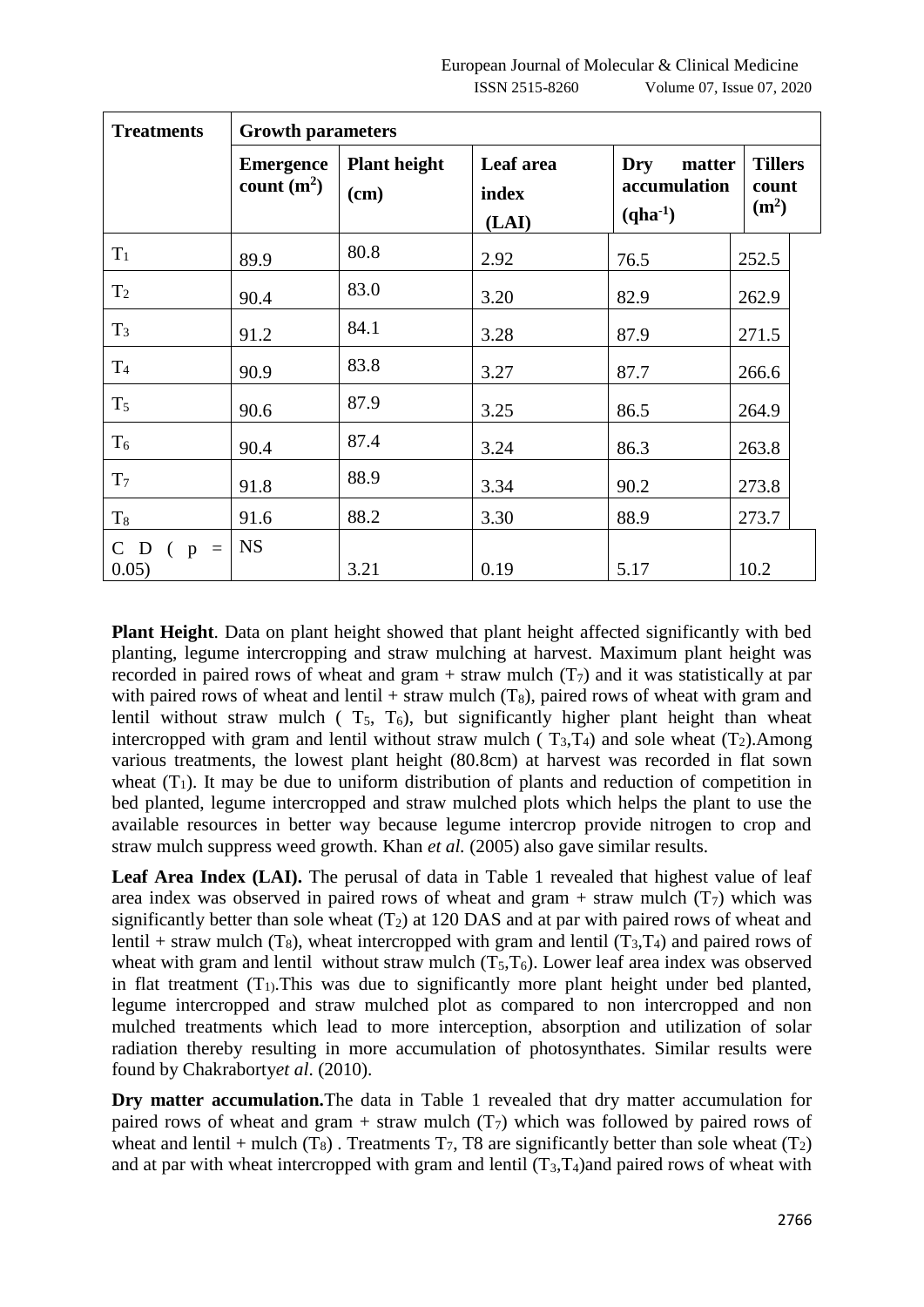gram and lentil without straw mulch  $(T_5,T_6)$ . The lowest dry matter accumulation in flat planted wheat  $(T_1)$  might be due to more weed competition and less available nutrient fixed by legume intercrop. These findings are in line with Quanqi*et al*. (2008)

**Tillers count.** The data presented in Table 1 showed that harvest maximum tillers were observed in paired rows of wheat and gram + straw mulch  $(T_7)$  which was followed by paired rows of wheat and lentil + straw mulch  $(T_8)$ . Treatments  $T_7$ ,  $T_8$  have significantly more number of tillers than sole wheat  $(T_2)$  and at par with wheat intercropped with gram and lentil  $(T_3,T_4)$  and paired rows of wheat with gram and lentil without straw mulch  $(T_5,T_6)$ . The lower number of tillers observed in sole wheat might be due to limited nutrient supply and less availability of moisture in sole wheat than intercropped and mulched treatments. Similarly it was observed by Upadhyay and Tiwari (1996).

**Grain Yield.**The data with respect to grain yield is presented in Table 2 which showed that highest grain yield  $35.1(qha^{-1})$  was recorded in paired rows of wheat and gram + straw mulch  $(T<sub>7</sub>)$ , which was followed by paired rows of wheat and lentil + straw mulch  $(T<sub>8</sub>)$ . Treatment  $T_7$  and  $T_8$  significantly differ than bed sole wheat  $(T_2)$  but statistically at par with wheat intercropped with gram and lentil  $(T_3,T_4)$  and paired rows of wheat with gram and lentil without straw mulch  $(T_5,T_6)$ . Flat planted treatments  $(T_1)$  produce minimum 28.4 (q ha-1) grain yields than all other treatments. Treatment where legume intercropping and straw mulching is not performed , produce less yield because of higher weed competition and non availability of nitrogen whereas it become available in legume intercropped and straw mulched treatments.The results were similar to finding of Khan *et al*. (2005).

| <b>Treatments</b>  | <b>Grain yield</b><br>$(q \, ha^{-1})$ | <b>Straw yield</b><br>$(q \, ha^{-1})$ | <b>Harvest</b><br>index |
|--------------------|----------------------------------------|----------------------------------------|-------------------------|
|                    |                                        |                                        | $(\%)$                  |
| $T_1$              | 28.4                                   | 46.1                                   | 38.1                    |
| T <sub>2</sub>     | 31.5                                   | 49.1                                   | 39.0                    |
| $T_3$              | 34.4                                   | 51.3                                   | 40.1                    |
| $\rm T_4$          | 34.1                                   | 51.1                                   | 40.0                    |
| $T_5$              | 34.0                                   | 51.0                                   | 40.0                    |
| $T_6$              | 33.9                                   | 50.9                                   | 39.9                    |
| T <sub>7</sub>     | 35.1                                   | 52.1                                   | 40.2                    |
| $T_8$              | 34.7                                   | 51.7                                   | 40.1                    |
| C D ( $p = 0.05$ ) | 2.15                                   | 2.50                                   | <b>NS</b>               |

**Table 2: Effect of leume intercropping amd straw mulchin on grain yield (q ha-1 ), straw yield (qha-1 ) and harvest index (%) of wheat (***Triticumaestivum* **L.)**

**Straw yield.**The data in Table 2 presentedthat higher straw yield 52.1(q ha<sup>-1</sup>)was recorded in paired rows of wheat and gram + straw mulch  $(T<sub>7</sub>)$  which was followed by paired rows of wheat and lentil + straw mulch  $(T_8)$ . Treatment  $T_7$  and  $T_8$  significantly differ than sole wheat  $(T_2)$  but statistically at par with wheat intercropped with gram and lentil  $(T_3,T_4)$  and paired rows of wheat with gram and lentil without straw mulch  $(T_5,T_6)$ . Flat planted treatments  $(T_1)$ produce minimum 46.1q ha<sup>-1</sup> straw yield than all other treatments. Highest straw yield in bed planted, legume intercropped and straw mulched treatment was due to fact that legume crop provide nitrogen and better utilization of N in bed planting due to greater weed suppression in less spacing and by straw mulch. Similar results were found by Singh (1992).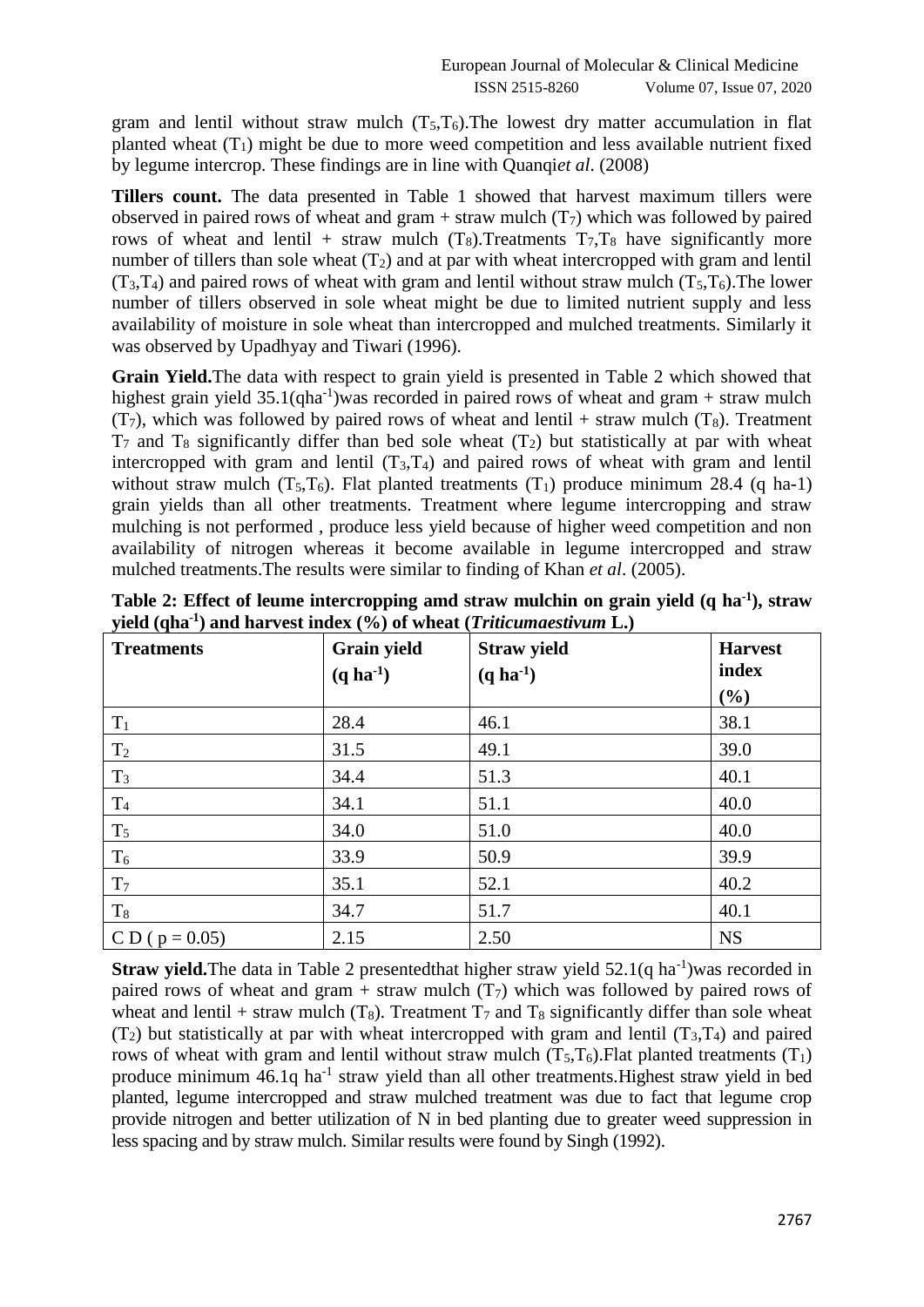**Harvest index.** The data in Table 2 regarding harvest index indicates that different treatments had non-significant effect on harvest index. This may be due to the reason that for every increase or decrease in the economic yield (grain yield) there was corresponding increase or decrease in the biological yield of crop. The data represented that maximum harvest index (40.2) was recorded in paired rows of wheat and gram + straw mulch  $(T_7)$  whereas minimum (38.1) harvest index was observed in flat planted wheat  $(T_1)$ .

## **4. CONCLUSION**

It was concluded that plant population, plant height, tillers count, leaf area index , dry matter accumulation, grain yield, straw yield and harvest index were maximum in bed planted, legume intercropped and straw mulched treatments than sole wheat. Among different intercropping systems, highest grain yield, straw yield and benefit cost ratio were observed under bed planting, paired rows of wheat and gram + straw mulch.

### **REFRENCES**

- [1] Chakraborty D, Garg R N, Tomar R K, Singh R, Sharma S K, Singh R K, Trivedi S M, Mittal R B, Sharma P K and Kamble K H (2010) Syntetic and organic mulching and nitrogen effect on winter wheat ( *Triticumaestivum*) in a semi arid environment. *Agric water Mgt* **97 :** 738-748.
- [2] Cochran W C and Cox C M (1963) *Experimental Design.*John Wiley Publisher New York.
- [3] Gaillard G, Hausheer J and Braun C (1997)Ecobalance of wheat cultivation: comparison between intensive, integrated and organic production.Stoff- und Energiebilanzen in derLandwirtschaft und weitereBeitrageaus den offentlichenSitzungen,Leipzig, Germany, 15-19 Sept. 1997, p. 447-450.
- [4] Khan M,Khan R U, Wahah A and Rashid A (2005) Yield and yield component of wheat as influenced by intercropping of chickpea,lentil and rapeseed in different proportions.*Pak J Agric Sci* **42**: 3-4.
- [5] Lampkin N (1990) Organic farming, Ipswich, U.K .Farming Press Books pp.710.
- [6] Quanqi, Yuhai C, Mengyu L, Xunbo Z, Songlie Y and Baodi D (2008) Effects of irrigation and planting pattern on radiation use efficiency and yield of winter wheat in North China . Agric *Water Mgt* **98** ; 469-476.
- [7] Singh, S B, Singh B N and Maurya M L (1992) Comparative performance of mixed intercropping systems with different winter crops under diara land conditions. *Ind. J. Agron*.**37(**1): 40-43.
- [8] Upadhyay V B and Tiwari J P (1996) Influence of nitrogen,seed rate and mulch on wheat (*Triticumaestivum*) varieties under late sown conditions. *Indian J Agron* **41** : 562- 565.
- [9] Sharma, M. (2020). Plant Metabolites under Heavy Metal Research. In: *Metal Toxicity in Agriculture Crops: Emerging Trends* 275-296 (Eds: Prasann Kumar and Shipa Rani Dey, Scientific Publishers).
- [10] Sharma, M. (2020). Vacuole, Trichome and Hydropotes Sequestration. In: *Metal Toxicity in Agriculture Crops: Emerging Trends* 21-42 (Eds: Prasann Kumar and Shipa Rani Dey, Scientific Publishers).
- [11] Sharma, M. (2020). Role of Growth Hormone in Mitigation of Heavy Metal Stress. In: *Metal Toxicity in Agriculture Crops: Emerging Trends* 43-64 (Eds: Prasann Kumar and Shipa Rani Dey, Scientific Publishers).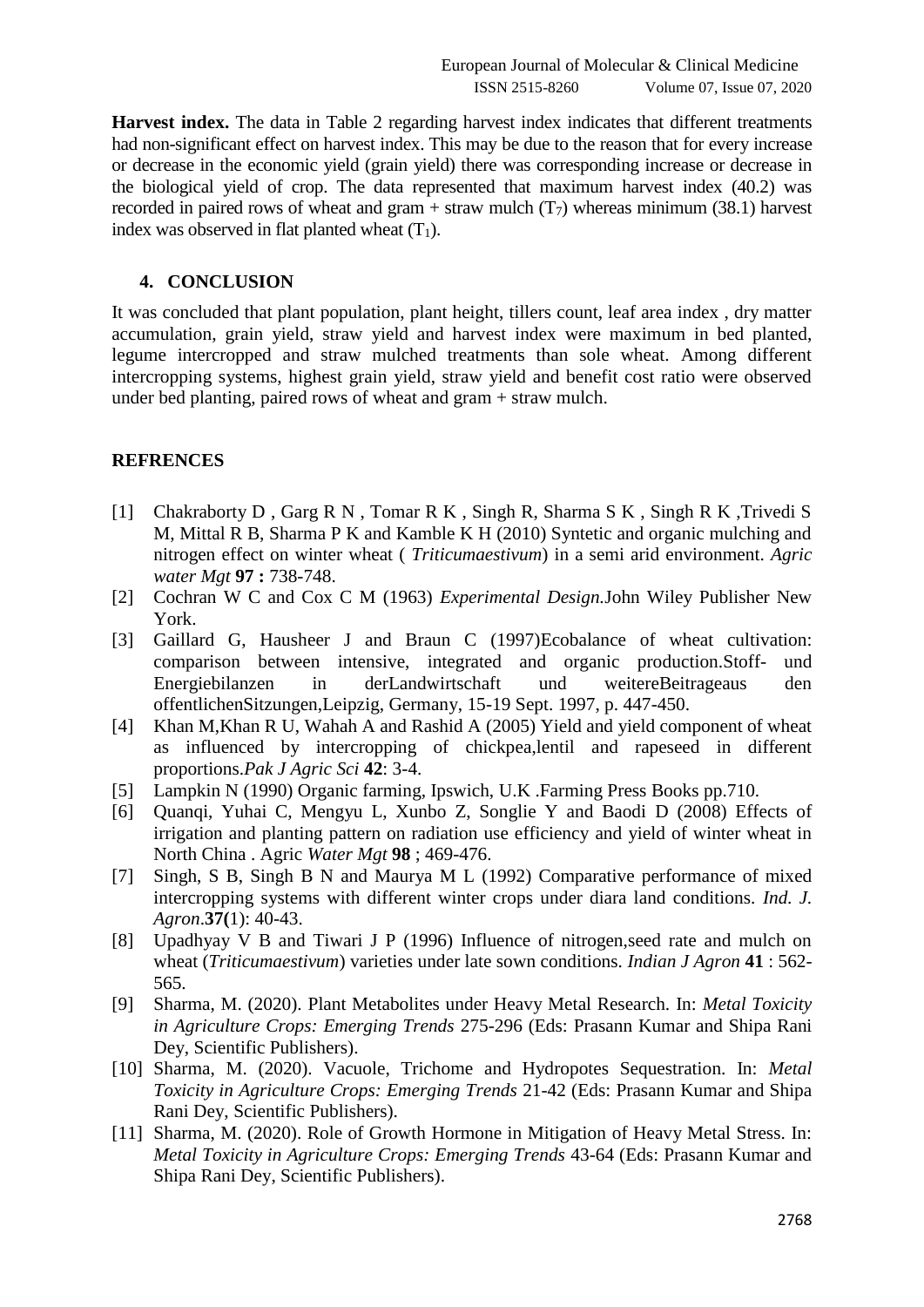- [12] Yaman & Kumar, P. (2020). Organic Farming and its Need, Importance, Ministries and Constraints for its adoption. Ashok K. Rathoure; Pawan Kumar Bharti and Jaswant Ray (Ed.), Vermitechnology, Farm and Fertilizer (103-111). New Delhi: Discovery Publishing House Pvt. Ltd.
- [13] Yaman. (2020). Heavy Metal Detoxification and Signal Transduction Pathway. Prasann Kumar (Ed.), Metal Toxicity in Agriculture Crops: Emerging Trends (387-422). Jodhpur (India): Scientific publisher.
- [14] ChitraMani, Kumar, P. (2020). Evaluation of antimony induced biochemical shift in mustard. Plant Archives, 20(2), 3493-3498.
- [15] Sharma, M., & Kumar, P. (2020). Biochemical alteration of mustard grown under tin contaminated soil. Plant Archives, 20(2), 3487-3492.
- [16] Chand, J., & Kumar, P. (2020). Yield attribute shift of mustard grown under cadmium contaminated soil. Plant Archives, 20(2), 3518-3523.
- [17] Naik, M., & Kumar, P. (2020). Role of growth regulators and microbes for metal detoxification in plants and soil. Plant Archives, 20(2), 2820-2824.
- [18] Kumar, P., & Naik, M. (2020). Biotic symbiosis and plant growth regulators as a strategy against cadmium and lead stress in chickpea. Plant Archives, 20(2), 2495-2500.
- [19] Kumar, P., & Dwivedi, P. (2020). Lignin estimation in sorghum leaves grown under hazardous waste site. Plant Archives, 20(2), 2558-2561.
- [20] Devi, P., & Kumar, P. (2020). Concept and Application of Phytoremediation in the Fight of Heavy Metal Toxicity. Journal of Pharmaceutical Sciences and Research, 12(6), 795-804.
- [21] Kumari, P., & Kumar, P. (2020). Trichoderma fungus in mitigation of rhizosphere arsenic: with special reference to biochemical changes. Plant Archives, 20(2), 3512- 3517.
- [22] Kaur, S., & Kumar, P. (2020). Ameliorative effect of trichoderma, rhizobium and mycorrhiza on internodal length, leaf area and total soluble protein in mung bean (Vigna radiata [L.] R. Wilazek) under drought stress. Journal of Pharmacognosy and Phytochemistry, 9(4), 971-977.
- [23] Devi, P., & Kumar, P. (2020). Effect of bioremediation on internodal length and leaf area of maize plant cultivated in contaminated soil with chromium metal. Journal of Pharmacognosy and Phytochemistry, 9(4), 1408-1413.
- [24] Sharma, K., & Kumar, P. (2020). Mitigating the effect of biofertilizers on morphological and biochemical level in pearl millet grown under mercury toxicity. Journal of Pharmacognosy and Phytochemistry, 9(4), 955-961.
- [25] Kumar, S. B. P. (2020). Salinity stress, its physiological response and mitigating effects of microbial bio inoculants and organic compounds. Journal of Pharmacognosy and Phytochemistry, 9(4), 1397-1303.
- [26] Devi, P., & Kumar, P. (2020). Enhancement effect of biofertilizers on germination percentage and plant height in maize grown under chromium toxic soil. Journal of Pharmacognosy and Phytochemistry, 9(4), 702-707.
- [27] Chand, J., & Kumar, P. (2020). Biochemical shift of mustard grown under cadmium contaminated soil. Journal of Pharmacognosy and Phytochemistry, 9(3), 178-183.
- [28] Kumar, P. (2019). Evaluation Of Internodal Length And Node Number Of Pea Treated With Heavy Metal, Polyamines And Glomus. Journal of the Gujarat Research Society, 21(10s), 518-523.
- [29] Kumar, D., Rameshwar, S. D., & Kumar, P. (2019). Effect Of Intergated Application Of Inorganic And Organic Fertilizers On The Roots Of Chickpea. Plant Archives, 19(1), 857-860.